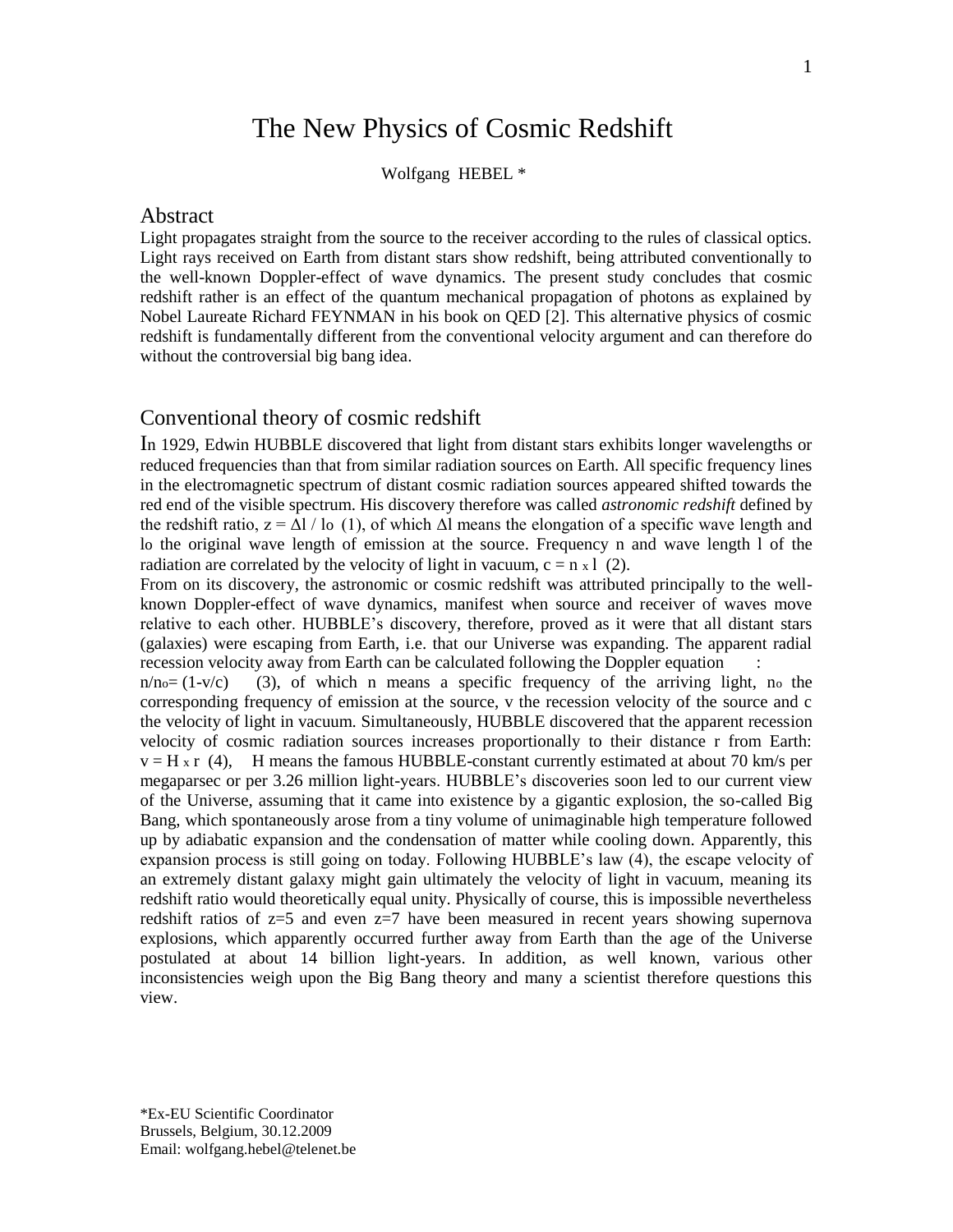## New physics of cosmic redshift

Richard FEYNMAN received the Nobel Prize of physics in 1965, for his pioneering studies on *quantum electro-dynamics*, explaining among other things the interactions of photons with matter. In his book on "QED – *The Strange Theory of Light and Matter*" published in 1985 [2], he explained also the quantum mechanics of the linear propagation of photons. He showed that from the countless photons being emitted into all directions from a radiation source, only those are really effective, which travel the distance to a given receiver in straight line and in close company i.e. when they travel this distance from the source to the receiver within the shortest possible time. All other photons taking different, dispersed paths need more time and are therefore ineffective.

A straight stream of photons traveling from a given cosmic radiation source to the Earth will meet countless celestial bodies before arriving on Earth. These bodies as stars, planets, comets, meteorites, grains, etc. are swirling around in the Universe at typical velocities of some hundred kilometers per second and are impermeable to photons. When those bodies cross a straight ray of light, this ray will be interrupted shortly and all photons dropping onto the bodies will be removed from the stream independently of their individual energy or frequency. The photons coming thereafter will travel further and after countless interruptions only the remaining photons of the stream will arrive with the observer on Earth. He will remark that all typical spectral lines of this ray of light exhibit lower frequencies than ordinary, because the knocked-out photons did not show up in time. The ray lost a good deal of its original photons and shows a redshift ratio, which is proportional to its traveling distance through the Universe. In other words, the new redshift physics confirms HUBBLE"s discovery establishing that the cosmic redshift ratio indicates how far a distant star is away from Earth.

HUBBLE's law still implies another connection. When replacing in equation (4) the recession velocity v by the product  $z \times c$ , i.e. by a fraction of the ultimate velocity of light, an interesting correlation arises:  $z = H/c$  x r (5). The constant factor  $H/c$  can be regarded as a modified HUBBLE-constant, which amounts to 0.00023 per megaparsec or 0.00007 per million lightyears. This modified HUBBLE-constant signifies the loss of photons suffered by a beam of light, which has traveled one million light-years through the Universe. It is a very small loss of photons in fact over such big distance, confirming our experience that the Universe is largely empty of solid matter. The reciprocal of the modified HUBBLE-constant i.e. 1/0.00007 gives 14 billion light-years, in accordance with the postulated age of our Universe following the conventional theory. However, the meaning is different. It shows namely that ordinary starlight cannot propagate further through the Universe than 14 billion light-years. All photons grouped in a straight light beam from a remote source to the Earth would have got lost due to the absorption effect of celestial matter. Usually, we cannot look deeper into the Universe than this distance, corresponding theoretically to a redshift ratio of unity. However, what about those bigger redshift ratios of z=5 or even z=7, which have been observed in recent time?

We know from nuclear physics that energetic radiation penetrating through a shielding medium will be absorbed according to the general correlation,  $E = E_0 x e^{-\mu}$ (6), E means the radiation energy behind the shield, E<sub>o</sub> the energy of emission at the source,  $\mu$  the absorption coefficient of the shielding medium and r the traveling distance through the medium. In the present case, it makes sense to take the modified HUBBLE-constant H/c as a cosmic photon absorption coefficient and r as traveling distance of a stream of photons through the Universe. The energy of photons emitted by a heat source corresponds to the well-known correlation,  $E = kxT$  (7), T means the surface temperature of the source and k is the BOLTZMANNconstant. On the other hand, the photon energy corresponds to PLANCK"s equation,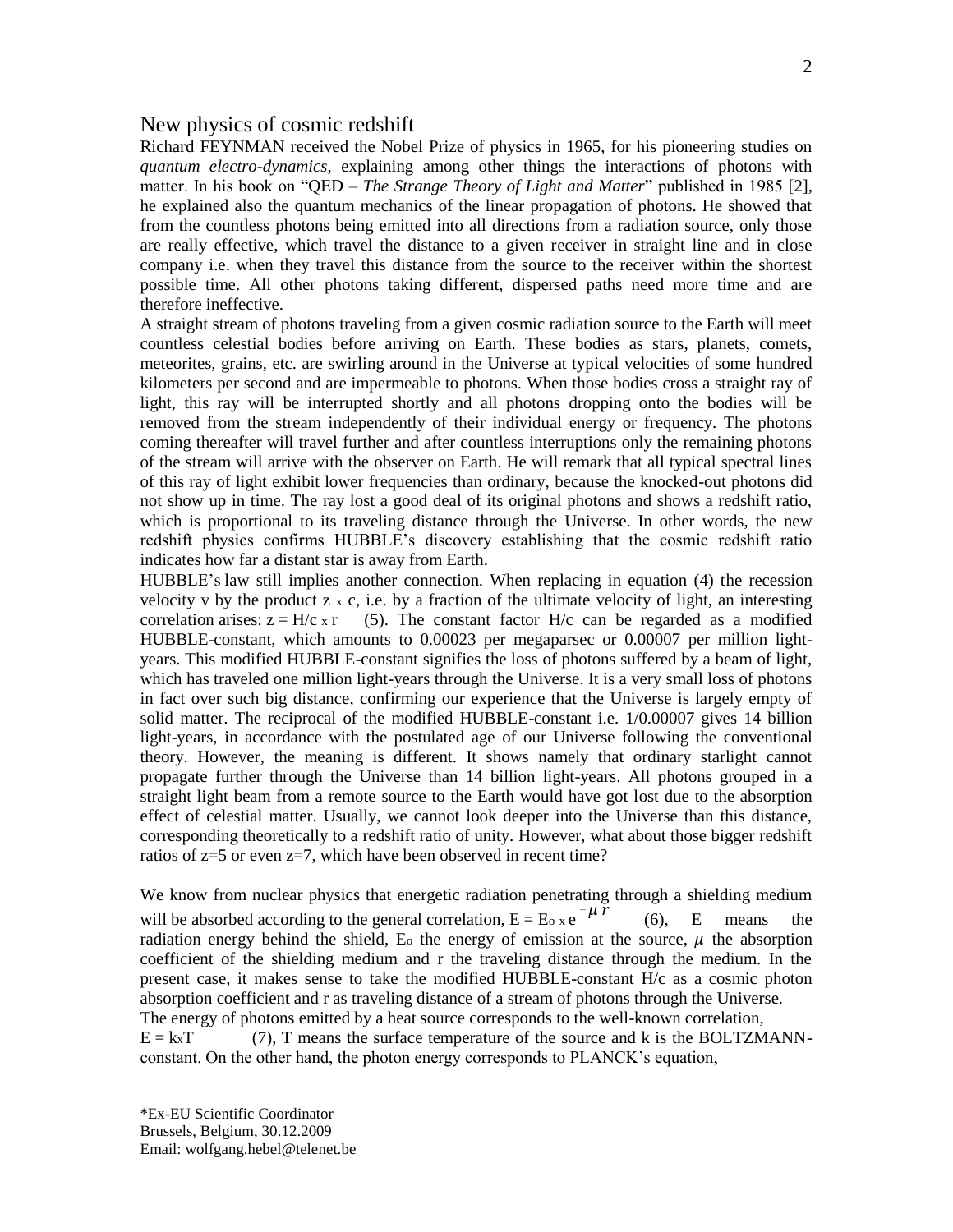$E = h \times n$  (8), h is the PLANCK-constant and n the frequency of the photons. From equations (6), (7), and (8) follow the correlations,  $n/n_0 = T/T_0$  and  $E / E_0 = e^{F_{H/c} + F_{C} + F}$ (9). Referring to the previous equations (1) and (2), one finds that the cosmic redshift ratio equals  $z = e^{-H/c \cdot r} - 1$  (10).

The distance of a cosmic radiation source therefore can be estimated from its redshift ratio according to  $r = 1 / H/c$  x ln  $(z + 1)$  (11), with  $H/c = 0.00007$  per million light-year. For a redshift ratio of z=1, for instance, one finds 9.9 billion light-years, and for z=5 a cosmic distance of 25.6 billion light-years.

#### Conclusion

In contrast to the traditional redshift theory, the present new physics of cosmic redshift doesn"t show any upper limit of 'z' or any restricted age of our Universe respectively. Referring to the aforementioned equations, the cosmic redshift ratio also equals,  $z = T_0/T - 1$  (12), i.e. it is proportional to the ratio of the surface temperature of a cosmic radiation source To and its apparent temperature T observed on Earth. The light rays from a remote cluster of galaxies at an average surface temperature of about 5800°K as our sun would show the apparent temperature of  $970^{\circ}$ K (700 $^{\circ}$ C) on Earth, when arriving from a cosmic distance of z=5 or 25.6 billion light-years. This cluster, of which most of the photons got lost on the way to Earth, would be invisible to ordinary optical telescopes. However, cosmic radiation sources of much higher surface temperatures or bigger emission energy like supernova explosions would still be visible over such extraordinary distances, which largely exceed the age of our Universe as postulated from the bigbang hypothesis.

In contrast to the conventional theory of cosmic redshift, the present new physics does not present any difficulty to explain those observations. In addition, this physics still offers another interesting conclusion. The phenomenon of cosmic microwave background radiation (CMB) namely, can be explained as the thermodynamic background radiation of a Universe without frontiers. For, this ubiquitous thermodynamic background radiation noise suggests that innumerable stars still exist in the remote Universe far beyond the practical limits of detecting individual radiation sources.

The present revelations on a new physics of cosmic redshift were made possible principally thanks to the findings of Richard FEYNMAN described in his book on "QED - *The Strange Theory of Light and Matter*". His quantum mechanics findings were not yet known to Edwin HUBBLE previously when he made his seminal discoveries on cosmic redshift. Nevertheless, Hubble always remained cautious against the importunate idea of a big-bang and an expanding Universe to explain his research results.

References:

[1] Paul Davies: *The New Physics*

Cambridge University Press, New York, 1989

[2] Richard P. Feynman: "OED – The Strange Theory of Light and Matter"

Princeton University Press, Princeton, 1985

- [3] Craig J. Hogan: *Revolution in Cosmology* Scientific American, p. 27-49, January 1999
- [4] Ann Finkbeiner (ed): *Seeing the Universe's red dawn*
	- SCIENCE, p. 392, 16 Oct. 1998
- [5] Floyd E. Bloom: *Breakthroughs 1998*
- SCIENCE, p. 2193, 18 Dec. 1998
- [6] Wolfgang Hebel: *The Mystery of Life – Does Science hold the Key?* German University Press (GUP), Baden-Baden, 2007

\*Ex-EU Scientific Coordinator

Brussels, Belgium, 30.12.2009

Email: wolfgang.hebel@telenet.be